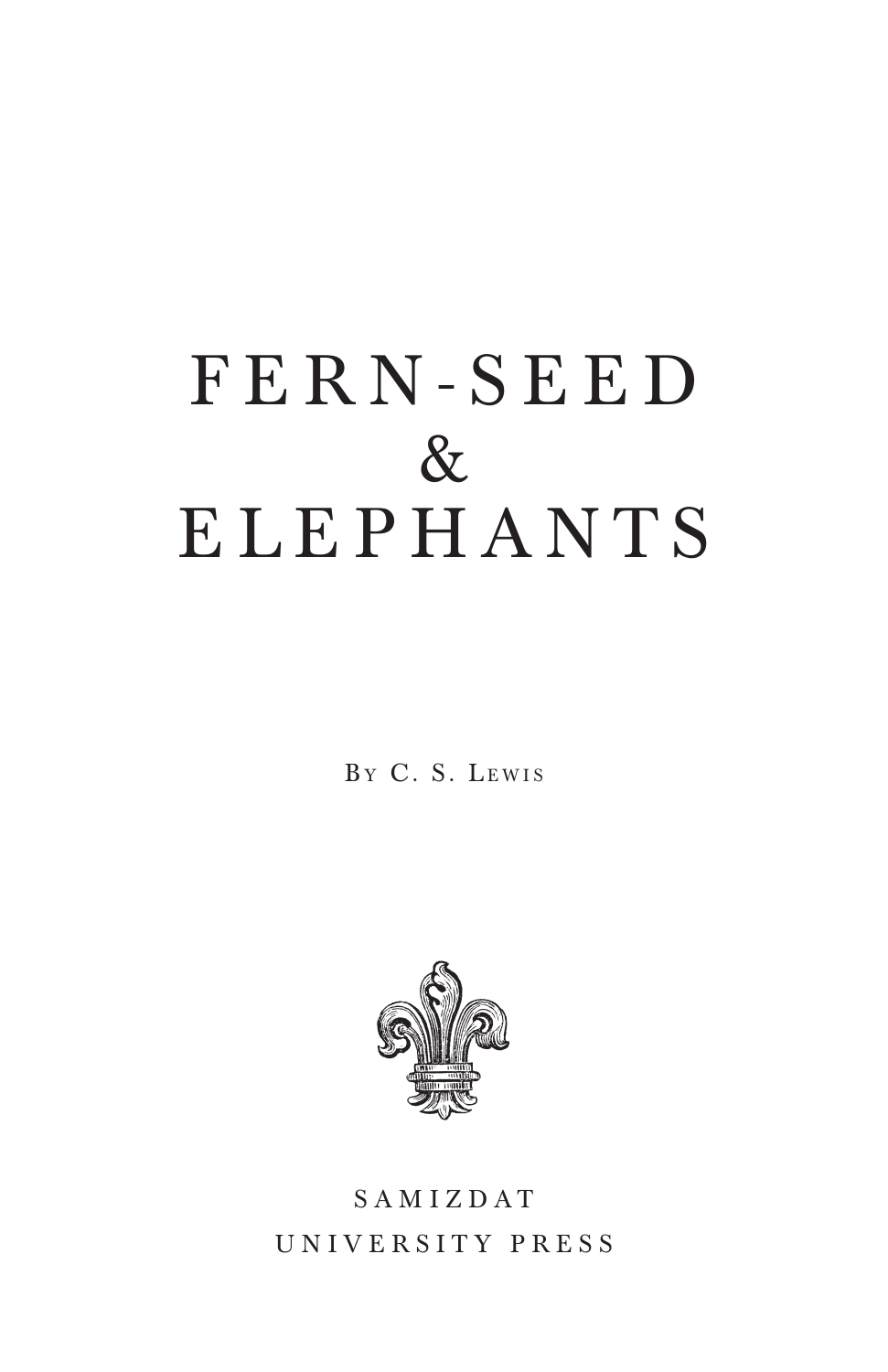Originally entitled **'Modern Theology and Biblical Criticism',** Lewis read this essay at Westcott House, Cambridge, on 11 May 1959. Published under that title in **Christian Reflections** and subsequently as **Fern-seed and Elephants**.

Samizdat, January 2014 (public domain under [Canadian copyright law\)](http://laws-lois.justice.gc.ca/eng/acts/C-42/page-6.html#h-6)

**Font:** Berthold Baskerville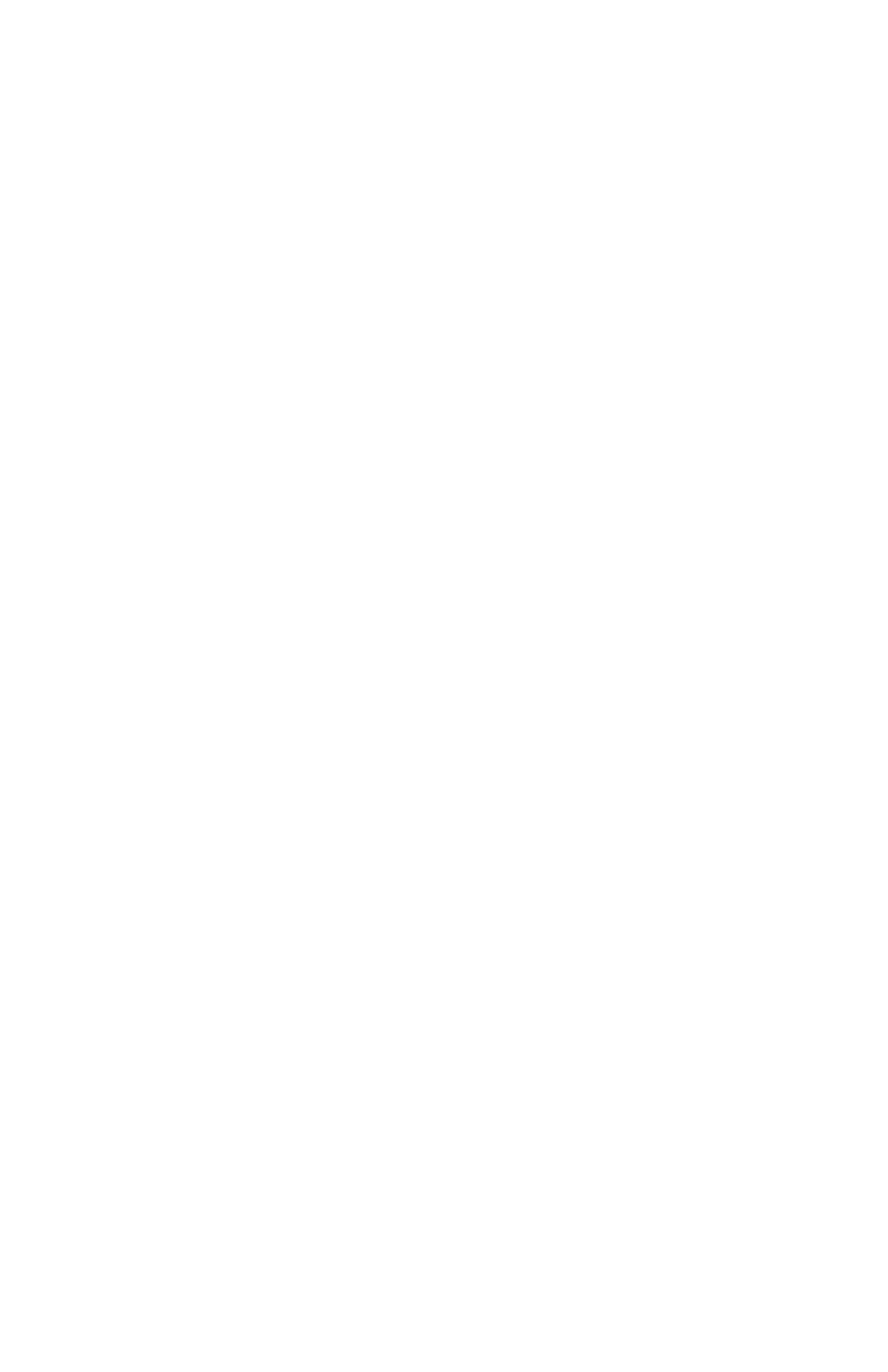This paper arose out of a conversation I had with the Principal<sup>1</sup> one night last term. A book of Alec Vidler's happened to be lying on the table and I expressed my reaction to the sort of theology it contained. My reactio pal<sup>1</sup> one night last term. A book of Alec Vidler's happened to be lying on the table and I expressed my reaction to the sort of theology it contained. My reaction was a hasty and ignorant one, produced with the freedom that comes after dinner.<sup>2</sup> One thing led to another and before we were done I was saying a good deal more than I had meant about the type of thought which, so far as I could gather, is so dominant in many theological colleges. He then said, 'I wish you would come and say all this to my young men.' He knew of course that I was extremely ignorant of the whole thing. But I think his idea was that you ought to know how a certain sort of theology strikes the outsider. Though I may have nothing but misunderstandings to lay before you, you ought to know that such misunderstandings exist. That sort of thing is easy to overlook inside one's own circle. The minds you daily meet have been conditioned by the same studies and prevalent opinions as your own. That may mislead you. For of course as priests it is the outsiders you will have to cope with. You exist in the long run for no other purpose. The proper study of shepherds is sheep, not (save accidentally) other shepherds. And woe to you if you do not evangelize. I am not trying to teach my grandmother. I am a sheep, telling shepherds what only a sheep can tell them. And now I begin my bleating.

There are two sorts of outsiders: the uneducated, and those who are educated in some way, but not in your way. How you are to deal with the first class, if you hold views like Loisy's or Schweitzer's or Bultmann's or Tillich's or even Alec Vidler's, I simply don't know. I see — and I'm told that you see — that it would hardly do to tell them what you really believe. A theology

<sup>1</sup> - The Principal of Westcott House, Cambridge, now the Bishop of Edinburgh (The Rt Rev Kenneth Carey).

<sup>2</sup> - While the Bishop was out of the room, Lewis read 'The Sign at Cana' in Alec Vidler's *Windsor Sermons*. The Bishop recalls that when he asked him what he thought about it, Lewis 'expressed himself very freely about the sermon and said that he thought it was quite incredible that we should have had to wait nearly 2000 years to be told by a theologian called Vidler that what the Church has always regarded as a miracle was, in fact, a parable!'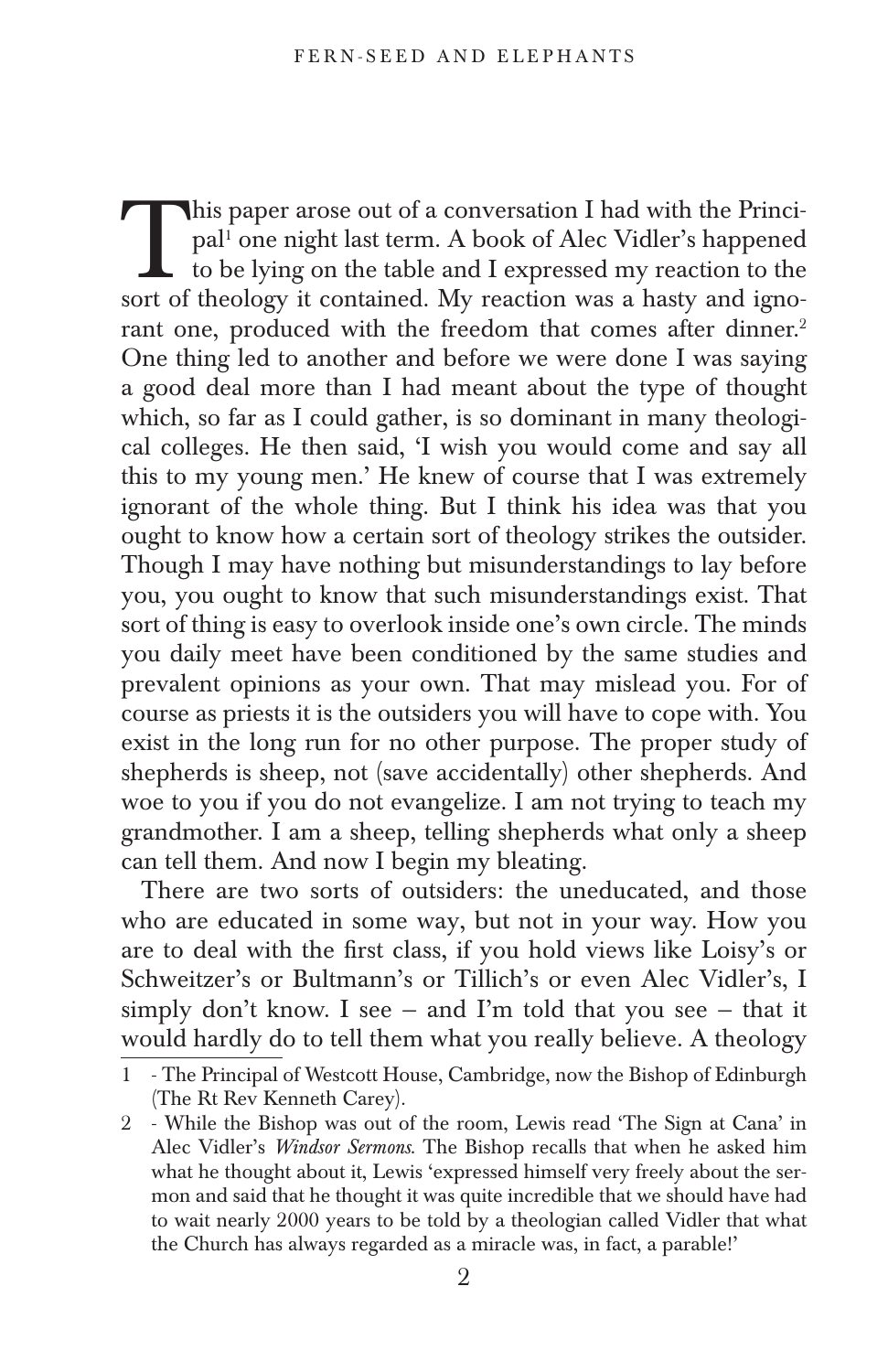which denies the historicity of nearly everything in the Gospels to which Christian life and affections and thought have been fastened for nearly two millennia — which either denies the miraculous altogether or, more strangely, after swallowing the camel of the Resurrection strains at such gnats as the feeding of the multitudes — if offered to the uneducated man can produce only one or other of two effects. It will make him a Roman Catholic or an atheist. What you offer him he will not recognize as Christianity. If he holds to what he calls Christianity he will leave a Church in which it is no longer taught and look for one where it is. If he agrees with your version he will no longer call himself a Christian and no longer come to church. In his crude, coarse way, he would respect you much more if you did the same. An experienced clergyman told me that the most liberal priests, faced with this problem, have recalled from its grave the late medieval conception of two truths: a picture-truth with can be preached to the people, and an esoteric truth for use among the clergy. I shouldn't think you will enjoy this conception much once you have put in into practice. I'm sure if I had to produce picture-truths to a parishioner in great anguish or under fierce temptation, and produce them with that seriousness and fervour which his condition demanded, while knowing all the time that I didn't exactly — only in some Pickwickian sense — believe them myself, I'd find my forehead getting red and damp and my collar getting tight. But that is your headache, not mine. You have, after all, a different sort of collar. I claim to belong to the second group of outsiders: educated, but not theologically educated. How one member of that group feels I must now try to tell you.

The undermining of the old orthodoxy has been mainly the work of divines engaged in New Testament criticism. The authority of experts in that discipline is the authority in deference to whom we are asked to give up a huge mass of beliefs shared in common by the early Church, the Fathers, the Middle Ages, the Reformers, and even the nineteenth century. I want to explain what it is that makes me sceptical about this authority. Ignorantly sceptical, as you will all too easily see. But the scepticism is the father of the ignorance. It is hard to persevere in a close study when you can work up no *prima facie* confidence in your teachers.

First then, whatever these men may be as Biblical critics, I dis-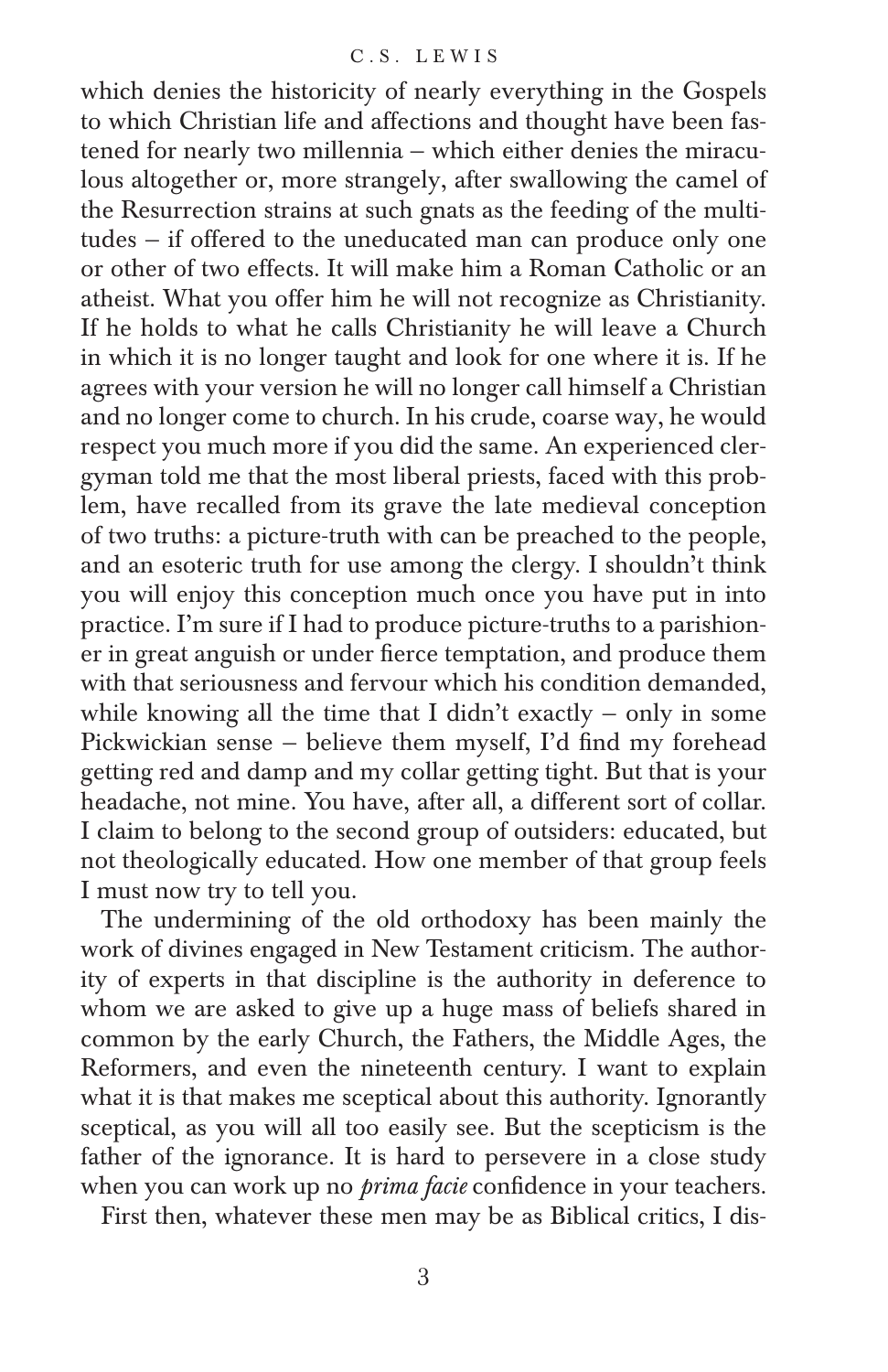trust them as critics. They seem to me to lack literary judgement, to be imperceptive about the very quality of the texts they are reading. It sounds a strange charge to bring against men who have been steeped in those books all their lives. But that might be just the trouble. A man who has spent his youth and manhood in the minute study of New Testament texts and of other people's studies of them, whose literary experience of those texts lacks any standard of comparison such as can only grow from a wide and deep and genial experience of literature in general, is, I should think, very likely to miss the obvious thing about them. If he tells me that something in a Gospel is legend or romance, I want to know how many legends and romances he has read, how well his palate is trained in detecting them by the flavour; not how many years he has spend on that Gospel. But I had better turn to examples.

In what is already a very old commentary I read that the fourth Gospel is regarded by one school as a 'spiritual romance', 'a poem not a history', to be judged by the same canons as Nathan's parable, the *book of Jonah*, *Paradise Lost* 'or, more exactly, *Pilgrim's Progress*'.3 After a man has said that, why need one attend to anything else he says about any book in the world? Note that he regards *Pilgrim's Progress*, a story which professes to be a dream and flaunts its allegorical nature by every single proper name it uses, as the closest parallel. Note that the whole epic panoply of Milton goes for nothing. But even if we leave our the grosser absurdities and keep to *Jonah*, the insensitiveness is crass — *Jonah*, a tale with as few even pretended historical attachments as *Job*, grotesque in incident and surely not without a distinct, though of course edifying, vein of typically Jewish humour. Then turn to *John*. Read the dialogues: that with the Samaritan woman at the well, or that which follows the healing of the man born blind. Look at its pictures: Jesus (if I may use the word) doodling with his finger in the dust; the unforgettable ἧν δέ νύξ (13: 30). I have been reading poems, romances, vision-literature, legends, myths all my life. I know what they are like. I know that not one of them is like this. Of this text there are only two possible views. Either this is reportage— though it may no

<sup>3</sup> - From 'The Gospel According to St John', by Walter Lock in *A New Commentary on the Holy Scriptures, including the Apocrypha*, ed by Charles Gore, Henry Leighton Goudge, Alfred Guillaume (SPCK, 1928), p 241. Lock in turn, is quoting from James Drummond's *An Inquiry into the Character and Authorship of the Fourth Gospel* (London, 1903).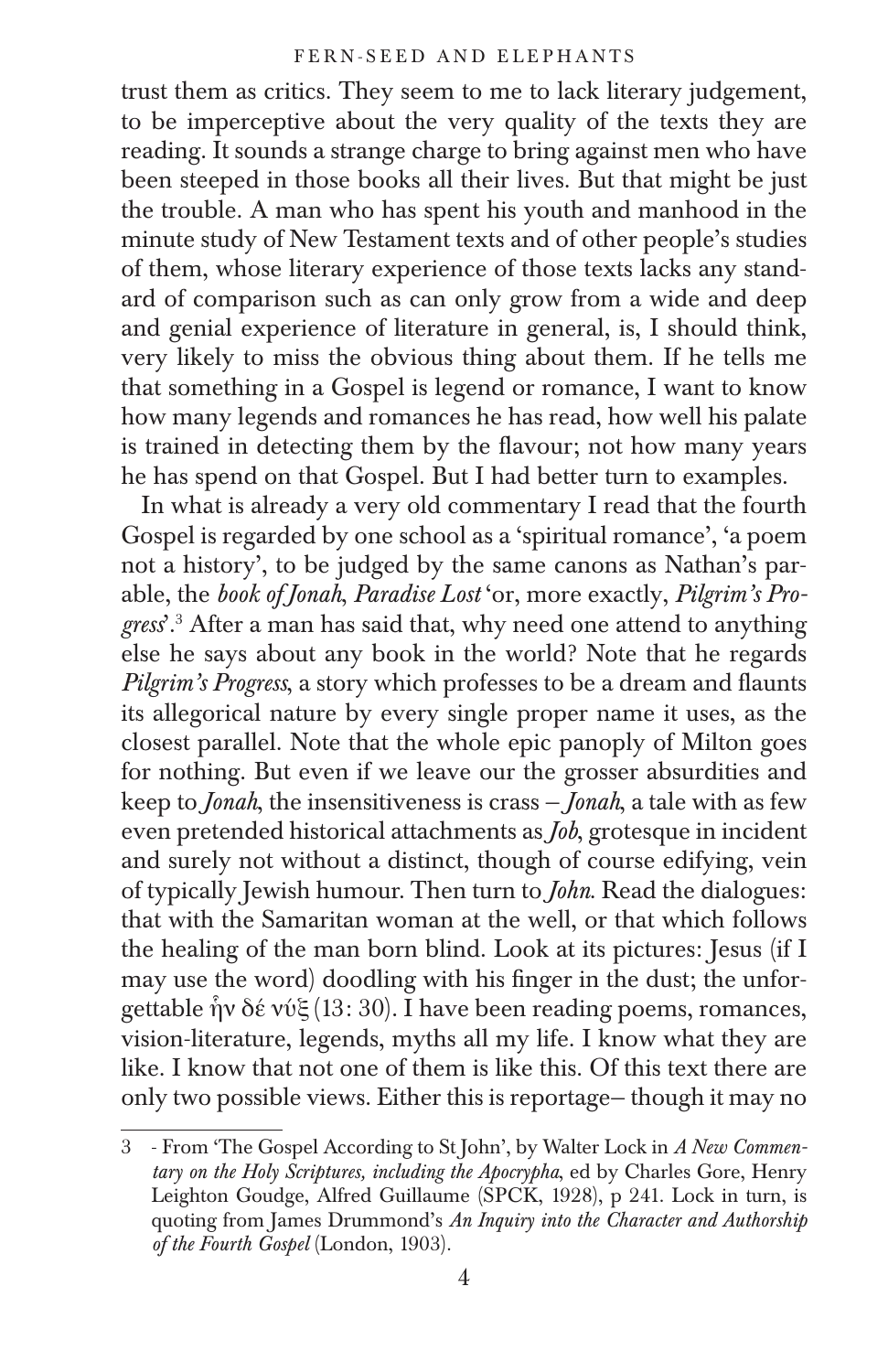doubt contain errors — pretty close up to the facts; nearly as close as Boswell. Or else, some unknown writer in the second century, without known predecessors, or successors, suddenly anticipated the whole technique of modern, novelistic, realistic narrative. If it is untrue, it must be narrative of that kind. The reader who doesn't see this has simply not learned to read. I would recommend him to read Auerbach.<sup>4</sup>

Here, from Bultmann's *Theology of the New Testament* (p. 30) is another: 'Observe in what unassimilated fashion the prediction of the parousia (Mark 8:38) follows upon the prediction of the passion (8:31).5 What can he mean? Unassimilated? Bultmann believes that predictions of the *parousia* are older than those of the passion. He therefore wants to believer — and no doubt does believe — that when they occur in the same passage some discrepancy or 'unassimilation' must be perceptible between them. But surly he foists this on the text with shocking lack of perception. Peter has confessed Jesus to be the Anointed One. That flash of glory is hardly over before the dark prophecy begins — that the Son of Man must suffer and die. Then this contrast is repeated. Peter, raised for a moment by his confession, makes his false step: the crushing rebuff 'Get thee behind me' follows. Then, across that momentary ruin which Peter (as so often) becomes, the voice of the Master, turning to the crowd, generalizes the moral. All his followers must take up the cross. This avoidance of suffering, this self-preservation, is not what life is really about. Then, more definitely still, the summons to martyrdom. You must stand to your tackling. If you disown Christ here and now, he will disown you later. Logically, emotionally, imaginatively, the sequence is perfect. Only a Bultmann could think otherwise.

Finally, from the same Bultmann: 'the personality of Jesus has no importance for the kerygma either of Paul or John... Indeed, the tradition of the earliest Church did not even unconsciously preserve a picture of his personality. Every attempt to reconstruct one remains a play of subjective imagination.'6

So there is no personality of our Lord presented in the New Tes-

<sup>4</sup> - Erich Auerbach's *Mimesis: The Representation of Reality in Western Literature*, translated by Willard R. Trask (Princeton, 1953)

<sup>5</sup> - Rudolf Bultmann, *Theology of the New Testament*, translated by Kendrick Grobel, vol. I (SCM Press, 1952), p. 30.

<sup>6</sup> - *Ibid*., p. 35.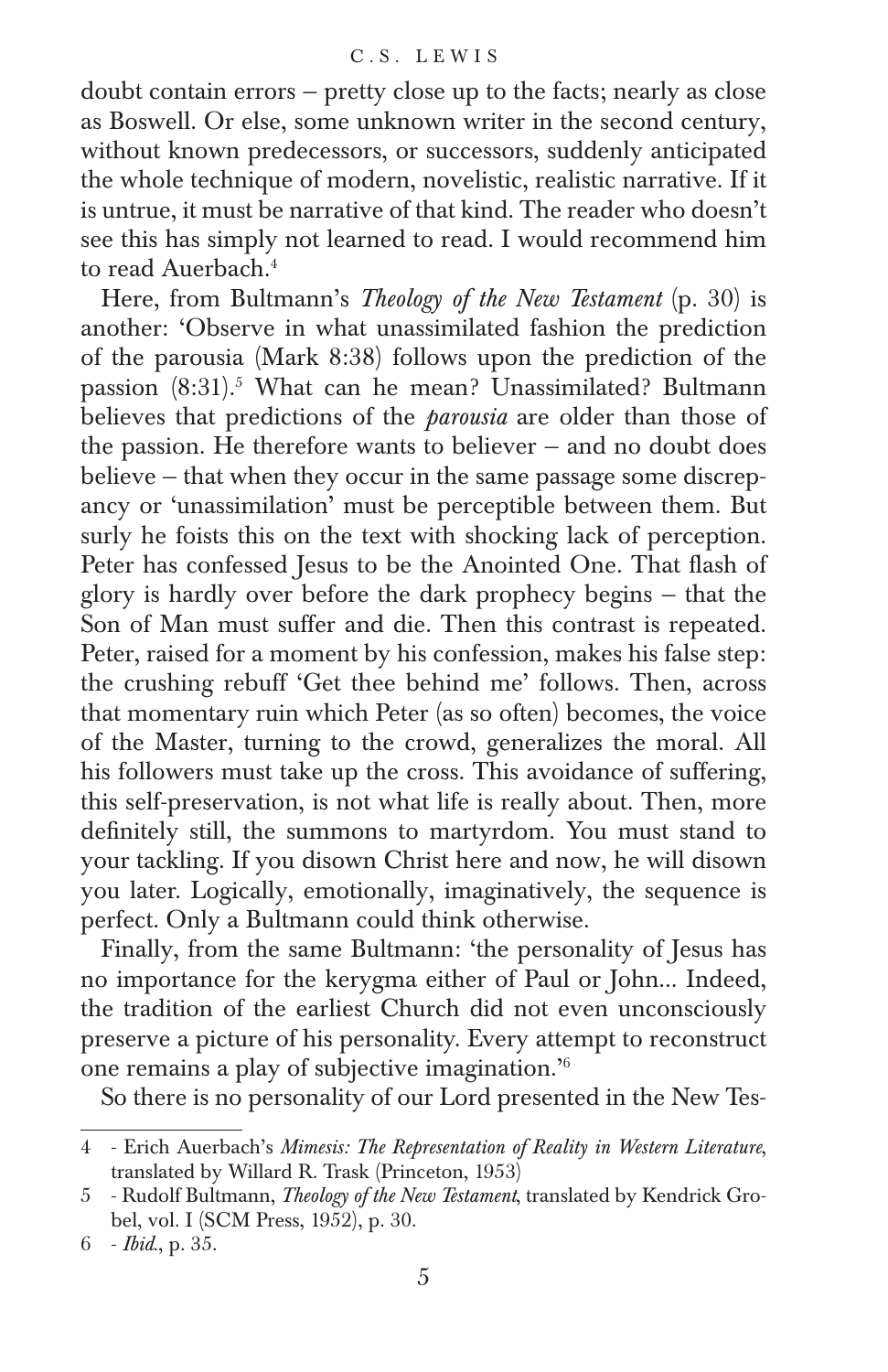tament. Through what strange process has this learned German gone in order to make himself blind to what all men except him see? What evidence have we that he would recognize a personality if it were there? For it is Bultmann *contra mundum*. If anything whatever is common to all believers, and even to many unbelievers, it is the sense that in the Gospels they have met a personality. There are characters whom we know to be historical but of whom we do not feel that we have any personal knowledge — knowledge by acquaintance; such are Alexander, Attila, or William of Orange. There are others who make no claim to historical reality but whom, none the less, we know as we know real people: Falstaff, Uncle Toby, Mr. Pickwick. But there are only three characters who, claiming the first sort of reality, also actually have the second. And surely everyone knows who they are: Plato's Socrates, the Jesus of the Gospels, and Boswell's Johnson. Our acquaintance with them shows itself in a dozen ways. When we look into the apocryphal gospels, we find ourselves constantly saying of this or that *logion*, 'No. It's a fine saying, but not his. That wasn't how he talked' — just as we do with all pseudo-Johnsoniana. We are not in the least perturbed by the contrasts within each character: the union in Socrates of silly and scabrous titters about Greek pederasty with the highest mystical fervour and the homeliest good sense; in Johnson, of profound gravity and melancholy with that love of fun and nonsense which Boswell never understood though Fanny Burney did; in Jesus of peasant shrewdness, intolerable severity, and irresistible tenderness. So strong is the flavour of the personality that, even while he says things which, on any other assumption than that of divine Incarnation in the fullest sense, would be appallingly arrogant, yet we — and many unbelievers too — accept him as his own valuation when he says 'I am meek and lowly of heart'. Even those passages in the New Testament which superficially, and in intention, are most concerned with the divine, and least with the human nature, bring us fact to face with the personality. I am not sure that they don't do this more than any others. 'We beheld his glory, the glory as of the only begotten of the Father, full of graciousness and reality... which we have looked upon and our hands have handled. What is gained by trying to evade or dissipate this shattering immediacy of personal contact by talk about 'that significance which the early Church found that it was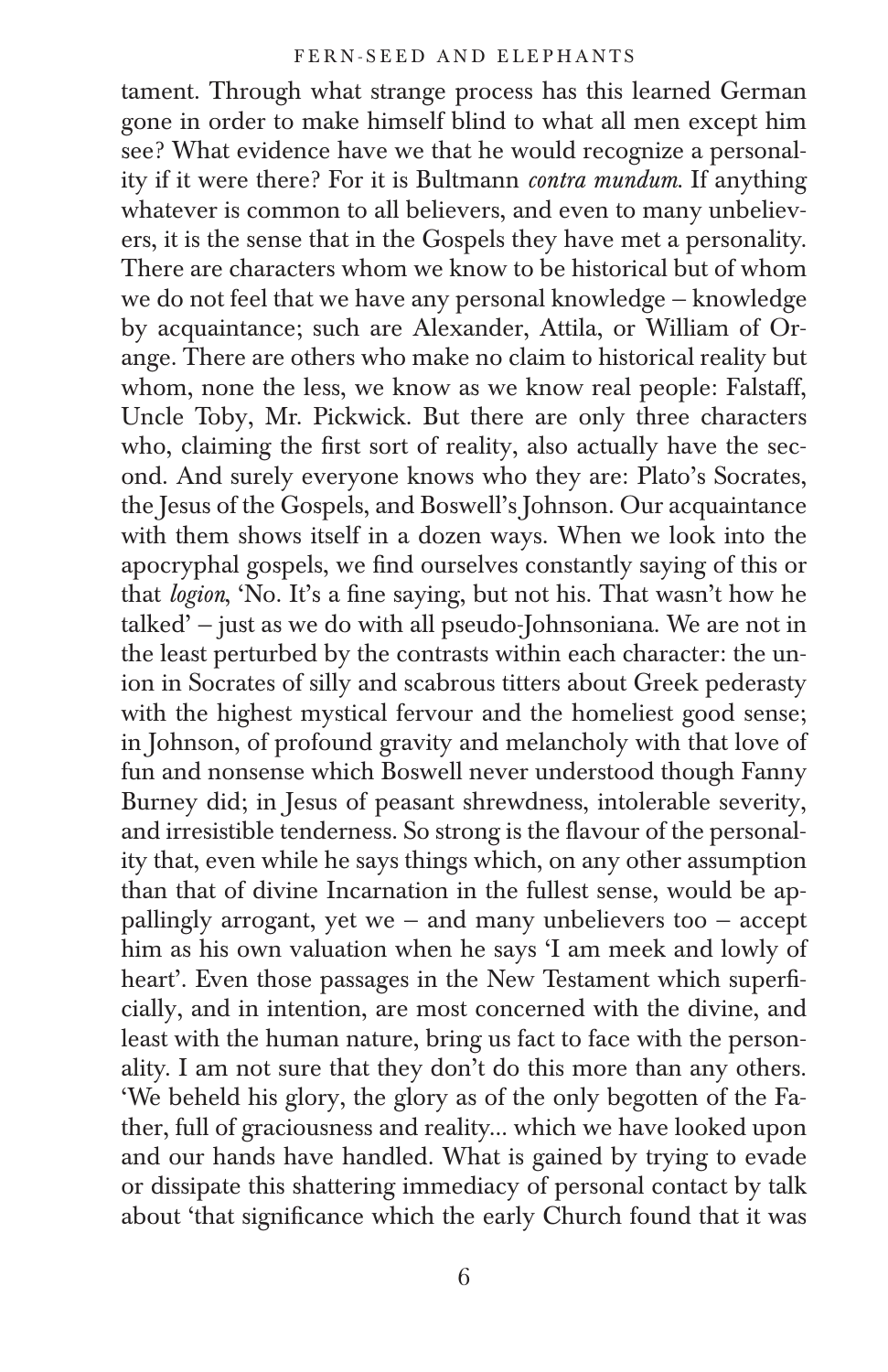impelled to attribute to the Master'? This hits us in the face. Not what they were impelled to do but what impelled them. I begin to fear that by personality Dr. Bultmann means what I should call impersonality: what you'd get in a Dictionary of National Biography article or an obituary or a Victorian *Life and Letters of Yeshua Bar-Yosef* in three volumes with photographs.

That then is my first bleat. These men ask me to believe they can read between the lines of the old texts; the evidence is their obvious inability to read (in any sense worth discussing) the lines themselves. They claim to see fern-seed and can't see an elephant ten yards way in broad daylight.

Now for my second bleat. All theology of the liberal type involves at some point — and often involves throughout — the claim that the real behaviour and purpose and teaching of Christ came very rapidly to be misunderstood and misrepresented by his followers, and has been recovered or exhumed only by modern scholars. Now long before I became interested in theology I had met this kind of theory elsewhere. The tradition of Jowett still dominated the study of ancient philosophy when I was reading Greats. One was brought up to believer that the real meaning of Plato had been misunderstood by Aristotle and wildly travestied by the Neo-Platonists, only to be recovered by the moderns. When recovered, it turned out (most fortunately) that Plato had really all along been an English Hegelian, rather like T. H. Green. I have met it a third time in my own professional studies; every week a clever undergraduate, every quarter a dull American don, discovers for the first time what some Shakespearean play really meant. But in this third instance I am a privileged person. The revolution in thought and sentiment which has occurred in my own lifetime is so great that I belong, mentally, to Shakespeare's world far more than to that of these recent interpreters. I see  $-1$ feel it in my bones — I know beyond argument — that most of their interpretations are merely impossible; they involve a way of looking at things which was not known in 1914, much less in the Jacobean period. This daily confirms my suspicion of the same approach to Plato or the New Testament. The idea that any man or writer should be opaque to those who lived in the same culture, spoke the same language, shared the same habitual imagery and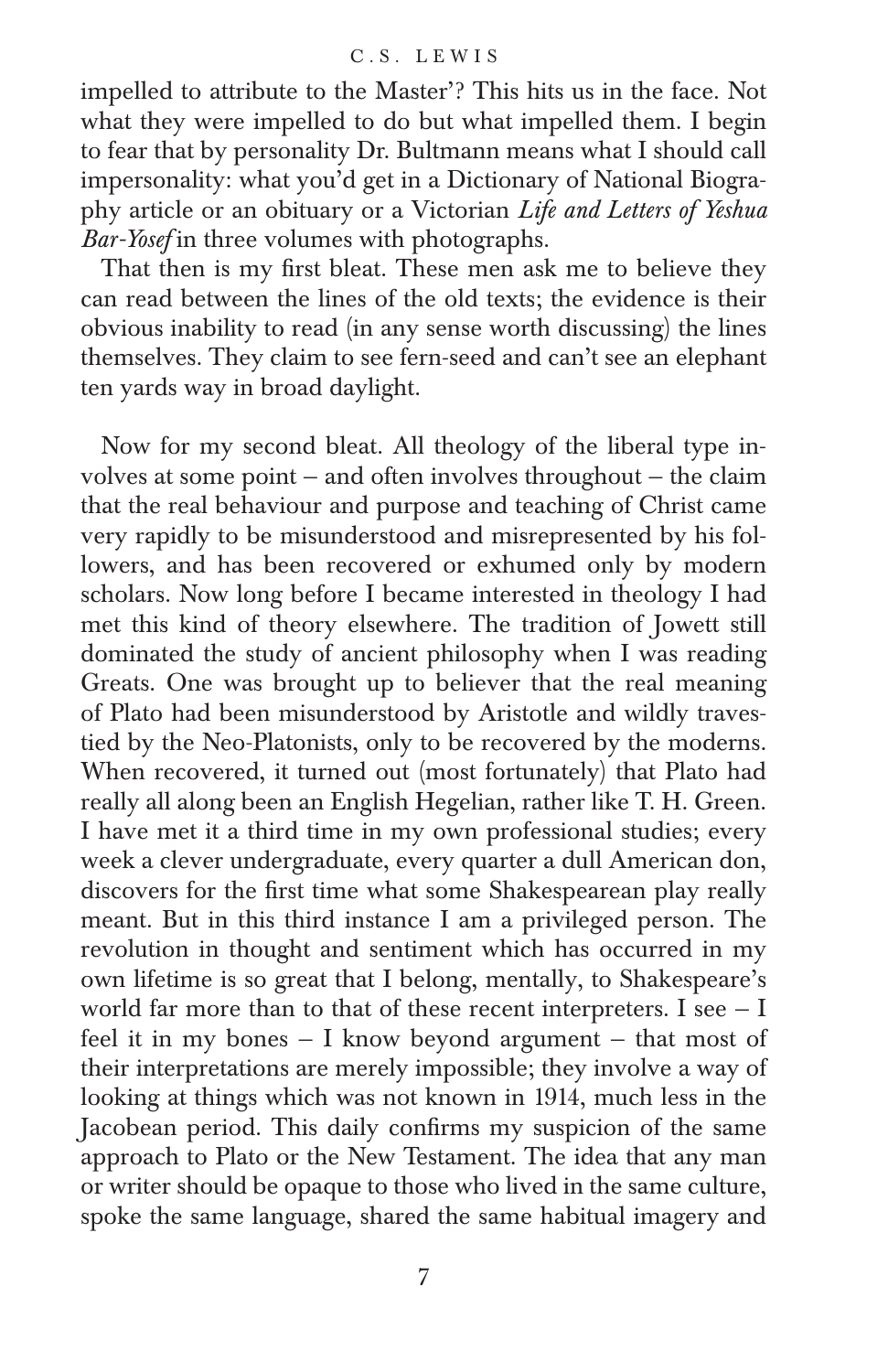unconscious assumptions, and yet be transparent to those who have none of these advantages, is in my opinion preposterous. There is an *a priori* improbability in it which almost no argument and no evidence could counterbalance.

Thirdly, I find in these theologians a constant use of the principle that the miraculous does not occur. Thus any statement put into our Lord's mouth by the old texts, which, if he had really made it, would constitute a prediction of the future, is taken to have been put in after the occurrence which it seemed to predict. This is very sensible if we start by knowing that inspired prediction can never occur. Similarly in general, the rejection as unhistorical of all passages which narrate miracles is sensible if we start by knowing that the miraculous in general never occurs. Now I do not here want to discuss whether the miraculous is possible. I only want to point out that this is a purely philosophical question. Scholars, as scholars, speak on it with no more authority than anyone else. The canon 'If miraculous, then unhistorical' is one they bring to their study of the texts, not one they have learned from it. If one is speaking of authority, the united authority of all the biblical critics in the world counts here for nothing. On this they speak simply as men; men obviously influenced by, and perhaps insufficiently critical of, the spirit of the age they grew up in.

But my fourth bleat  $-$  which is also my loudest and longest  $-$  is still to come.

All this sort of criticism attempts to reconstruct the genesis of the texts it studies; what vanished documents each author used, when and where he wrote, with what purposes, under what influences the whole *Sitz im Leben* of the text. This is done with immense erudition and great ingenuity. And at first sight it is very convincing. I think I should be convinced by it myself, but that I carry about with me a charm — the herb moly — against it. You must excuse me if I now speak for a while of myself. The value of what I say depends on its being first-hand evidence.

What forearms me against all these reconstructions is the fact that I have seen it all from the other end of the stick. I have watched reviewers reconstructing the genesis of my own books in just this way.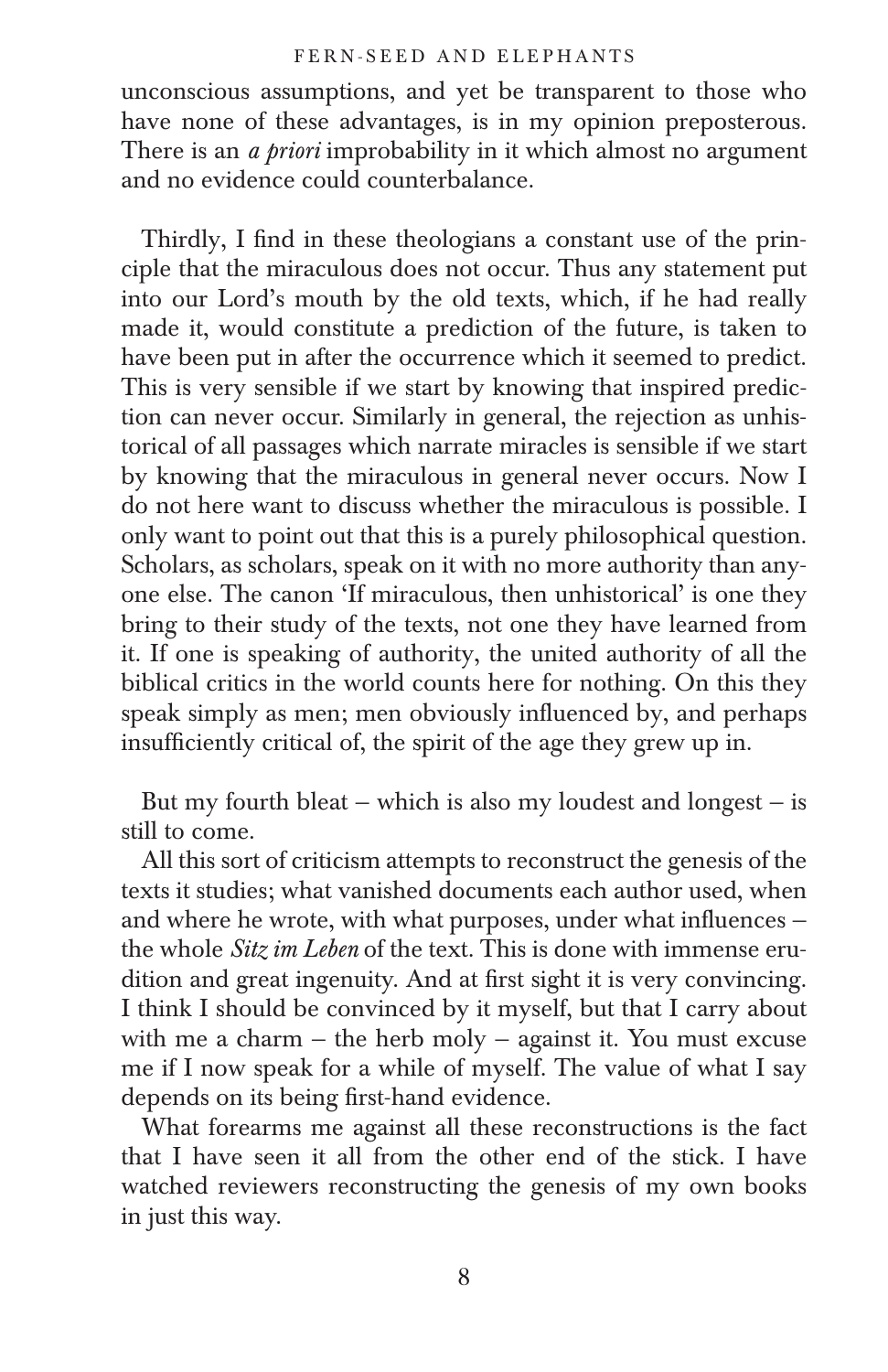Until you come to be reviewed yourself you would never believe how little of an ordinary review is taken up by criticism in the strict sense; by evaluation, praise, or censure, of the book actually written. Most of it is taken up with imaginary histories of the process by which you wrote it. The very terms which the reviewers use in praising or dispraising often imply such a history. They praise a passage as 'spontaneous' and censure another as 'laboured'; that is, they think they know that you wrote the one *currenete calamo* and the other *invita Minerva*.

What the value of such reconstructions is I learned very early in my career. I had published a book of essays; and in the one into which I had put most of my heart, the one I really cared about and in which I discharged a keen enthusiasm, was on William Morris.7 And in almost the first review I was told that this was obviously the only one in the book in which I had felt no interest. Now don't mistake. The critic was, I now believe, quite right in thinking it the worst essay in the book; at least everyone agreed with him. Where he was totally wrong was in his imaginary history of the causes which produces its dullness.

Well, this made me prick up my ears. Since then I have watched with some care similar imaginary histories both of my own books and of books by friends whose real history I knew. Reviewers, both friendly and hostile, will dash you off such histories with great confidence; will tell you what public events had directed the author's mind to this or that, what other authors had influenced him, what his overall intention was, what sort of audience he principally addressed, why — and when — he did everything.

Now I must record my impression; then distinct from it, what I can say with certainty. My impression is that in the whole of my experience not one of these guesses has on any one point been right; that the method shows a record of 100 per cent failure. You would expect that by mere chance they would hit as often as the miss. But it is my impression that they do no such thing. I can't remember a single hit. But as I have not kept a careful record my mere impression may be mistaken. What I think I can say with certainty is that they are usually wrong.<sup>8</sup>

<sup>7</sup> - William Morris' first appeared in *Rehabilitations* (1939) and is reprinted in Lewis's *Selected Literary Essays*, ed. Walter Hooper, (1969).

<sup>8</sup> - [Editor's note] Lewis' first reflection on this matter seems to appear in his essay *On Criticism* (1955) published in *Of Other Worlds*.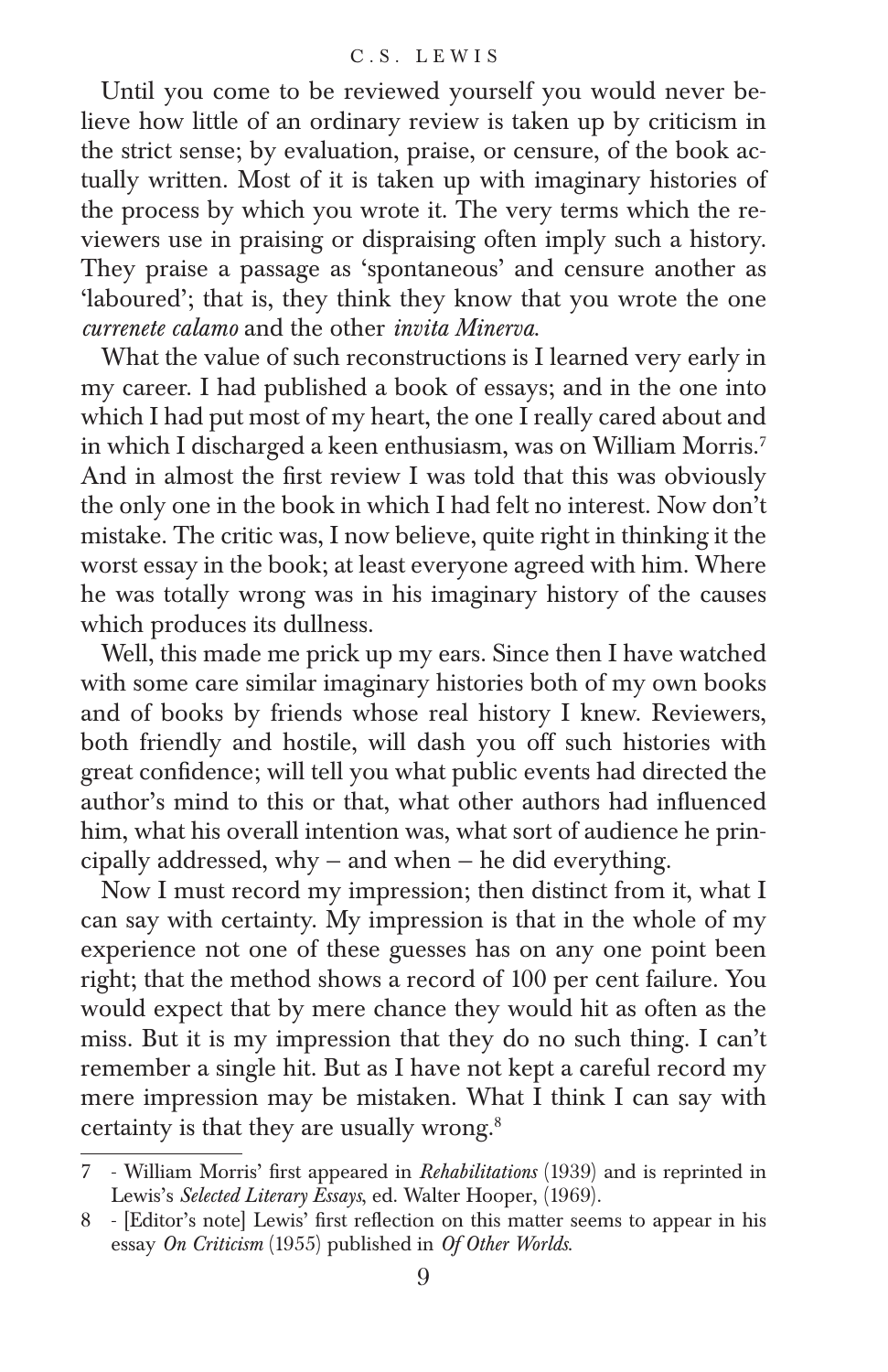And yet they would often sound — if you didn't know the truth — extremely convincing. Many reviewers suggested that the Ring in Tolkein's *The Lord of the Rings* was suggested by the atom bomb. What could be more plausible. Here is a book published when everyone was preoccupied by that sinister invention; here in the centre of the book is a weapon which is seems madness to throw away yet fatal to use. Yet in fact, the chronology of the book's composition make the theory impossible. Only the other week a reviewer said that a fairy-tale by my friend Roger Lancelyn Green was influenced by fairy-tales of mine. Nothing could be more probable. I have an imaginary country with a beneficent lion in it; Green, one with a beneficent tiger. Green and I can be proved to read one another's works; to be indeed in various ways closely associated. The case for an affiliation is far stronger than many which we accept as conclusive when dead authors are concerned. But it's all untrue nevertheless. I know the genesis of that Tiger and that Lion and they are quite independent.<sup>9</sup>

Now this surely ought to give us pause. The reconstruction of the history of a text, when the text is ancient, sounds very convincing. But one is after all sailing by dead reckoning; the results cannot be checked by fact. In order to decide how reliable the method is, what more could you ask for than to be shown an instance where the same method is at work and we have facts to check it by? Well, that is what I have done. And we find, that when this check is available, the results are either always, or else nearly always, wrong. The 'assured results of modern scholarship' as to the was in which an old book was written, are 'assured', we may conclude, only because the men who know the facts are dead and can't blow the gaff. The huge essays in my own field which reconstruct the history of *Piers Plowman* or *The Faerie Queen* are

<sup>9</sup> - Lewis corrected this error in the following letter, 'Books for Children', in *The Times Literary Supplement* (28 November 1958), p. 689: 'Sire, - A review of Mr. R. L. Green's *Land of the Lord High Tiger* in your issue of 21 November spoke of myself (in passing) with so much kindness that I am reluctant to cavil at anything it contained: but in justice to Mr Green I must. The critic suggested that Mr Green's Tiger owed something to my fairy-tales. In reality this is not so and is chronologically impossible. The Tiger was an old inhabitant, and his land a familiar haunt of Mr. Green's imagination long before I began writing. There is a moral here for all of us as critics. I wonder how much *Quellenforschung* in our studies of older literature seems solid only because those who knew the facts are dead and can't contradict it?'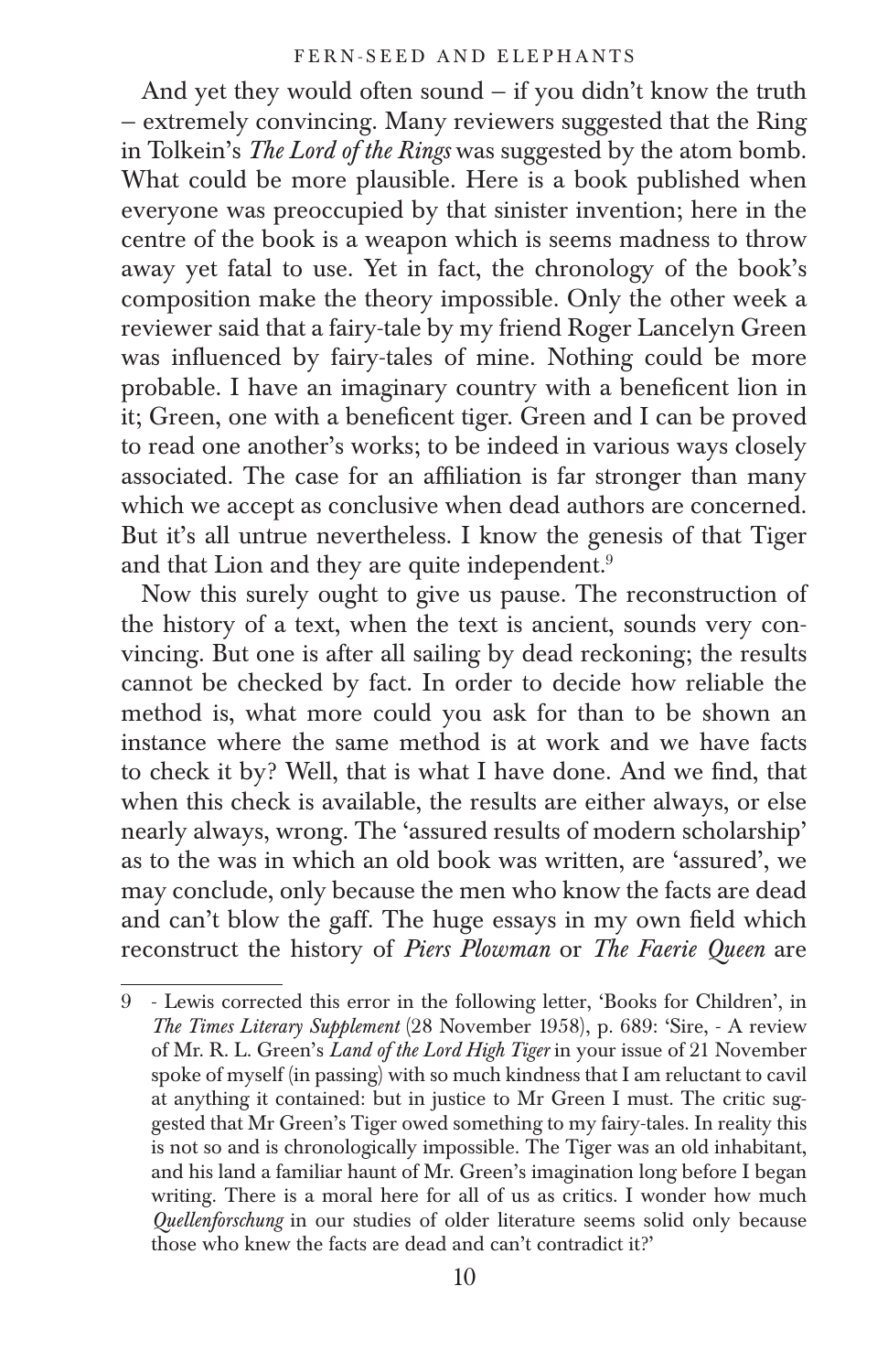#### C.S. L e w i s

most unlikely to be anything but sheer illusions.

Am I then venturing to compare every whipster who writes a review in a modern weekly with these great scholars who have devoted their whole lives to the detailed study of the New Testament? If the former are always wrong, does it follow that the later must fare no better?

There are two answers to this. First, while I respect the learning of the great Biblical critics, I am not yet persuaded that their judgement is equally to be respected. But, secondly, consider with what overwhelming advantages the mere reviewers start. They reconstruct the history of a book written by someone whose mother-tongue is the same as theirs; a contemporary, educated like themselves, living in something like the same mental and spiritual climate. They have everything to help them. The superiority in judgement and diligence which your are going to attribute to the Biblical critics will have to be almost superhuman if it is to offset the fact that they are everywhere faced with customs, language, race-characteristics, class-characteristics, a religious background, habits of composition, and basic assumptions, which no scholarship will ever enable any man now alive to know as surely and intimately and instinctively as the reviewer can know mine. And for the very same reason, remember, the Biblical critics, whatever reconstructions they devise, can never be crudely proved wrong. St. Mark is dead. When they meet St. Peter, there will be more pressing matters to discuss.

You may say, of course, that such reviewers are foolish in so far as they guess how a sort of book they never wrote themselves was written by another. They assume that you wrote a story as they would try to write a story; the fact that they would so try, explains why they have not produced any stories. But are the Biblical critics in this way much better off? Dr. Bultmann never wrote a gospel. Has the experience of his learned, specialized, and no doubt meritorious, life really given him any power of seeing into the minds of those long dead men who were caught up into what, on any view, must be regarded as the central religious experience of the whole human race? It is no incivility to say — he himself would admit — that he must in every way be divided from the evangelists by far more formidable barriers — spiritual as well as intellectual than any that could exist between my reviewers and me.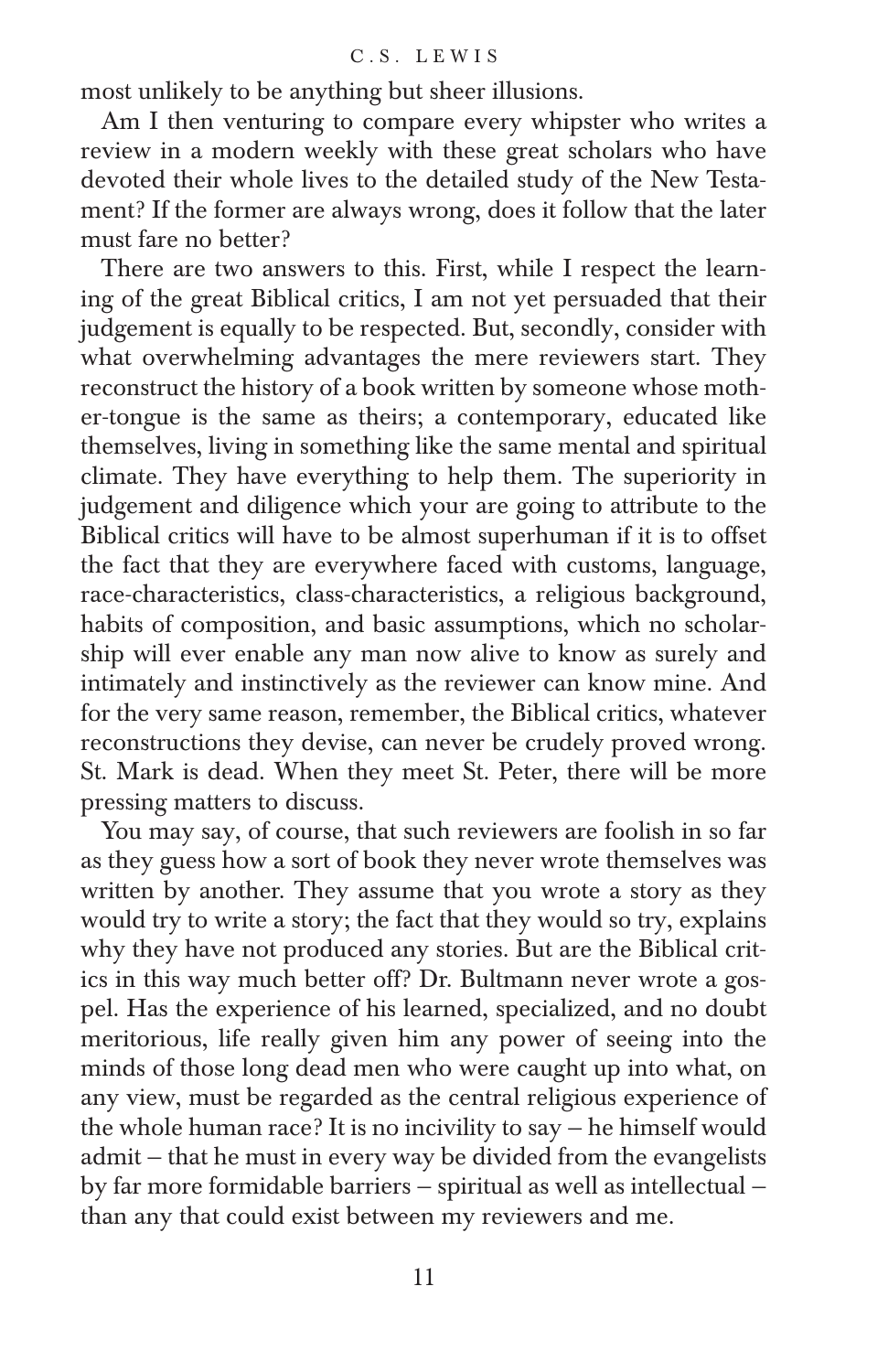My picture of one layman's reaction  $-$  and I think it is not a rare one — would be incomplete without some account of the hopes he secretly cherishes and the naïve reflections with which he sometimes keeps his spirits up.

You must face the fact that he does not expect the present school of theological thought to be everlasting. He thinks, perhaps wishfully thinks, that the whole thing may blow over. I have learned in other fields of study how transitory the 'assured results of modern scholarship' may be, how soon the scholarship ceases to be modern. The confident treatment to which the New Testament is subjected is no longer applied to profane texts. There used to be English scholars who were prepared to cut up *Henry VI* between half a dozen authors and assign his share to each. We don't do that now. When I was a boy one would have been laughed at for supposing there had been a real Homer: the disintegrators seemed to have triumphed for ever. But Homer seems to be creeping back. Even the belief of the ancient Greeks that the Mycenaeans were their ancestors and spoke Greek has been surprisingly supported. We may without disgrace believe in a historical Arthur. Everywhere, except in theology, there has been a vigorous growth of scepticism about scepticism itself. We can't keep ourselves from muttering *multa renascentur quae jam cecidere*.

Nor can a man of my age ever forget how suddenly and completely the idealist philosophy of his youth fell. McTaggart, Green, Bosanquet, Bradley seemed enthroned for ever; they went down as suddenly as the Bastille. And the interesting thing is that while I lived under that dynasty I felt various difficulties and objections which I never dared to express. They were so frightfully obvious that I felt sure they must be mere misunderstandings: the great men could not have made such very elementary mistakes as those which my objections implied. But very similar objections — though put, not doubt, far more cogently than I could have put them — were among the criticisms which finally prevailed. They would now be the stock answers to English Hegelianism. If anyone present tonight has felt the same shy and tentative doubts about the great Biblical critics, perhaps he need not feel quite certain that they are only his stupidity. They may have a future he little dreams of.

We derive a little comfort, too, from our mathematical col-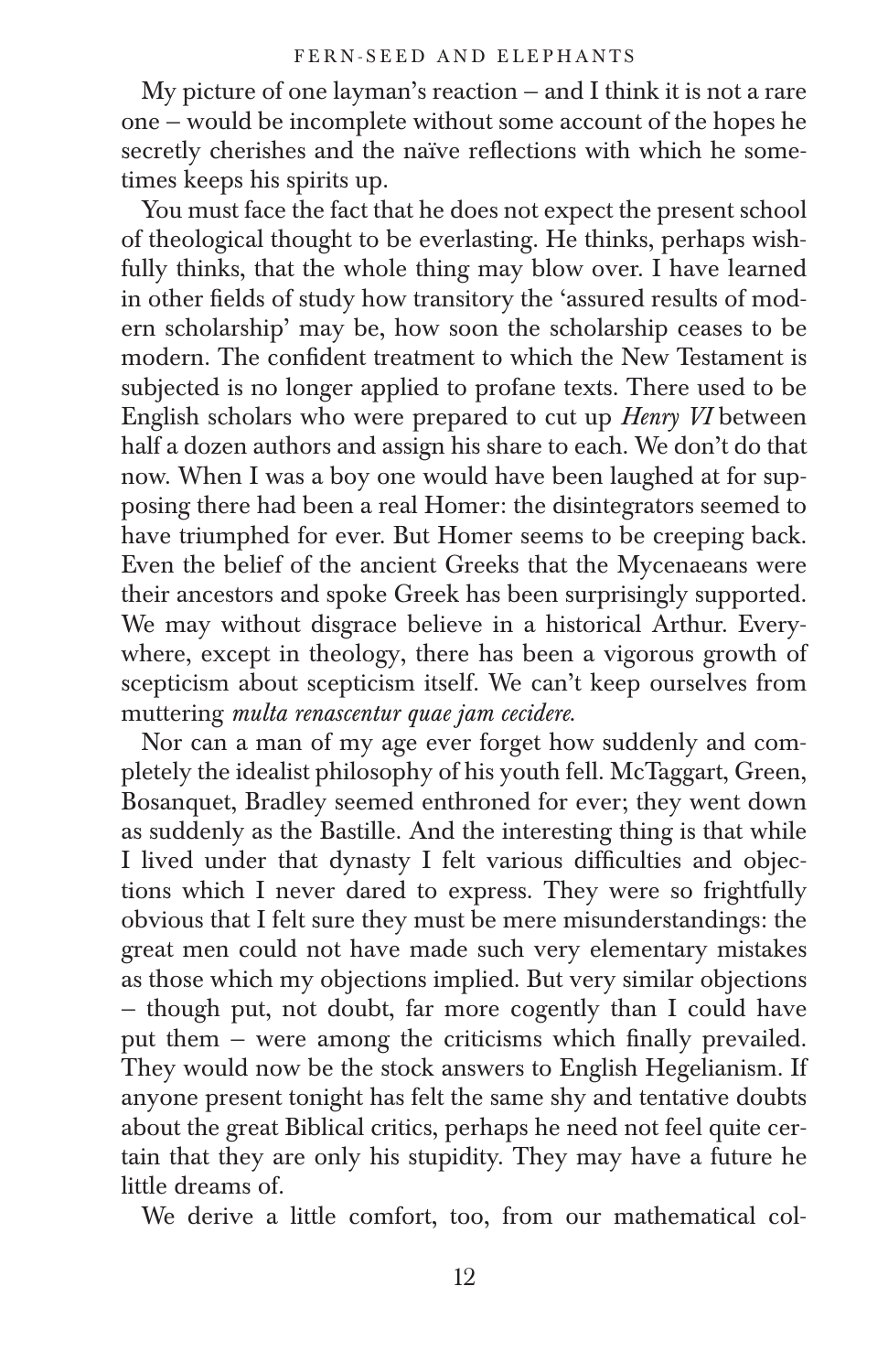leagues. When a critic reconstructs the genesis of a text he usually has to use what may be called linked hypotheses. Thus Bultmann says that Peter's confession is 'an Easter-story projected backward into Jesus' life-time'. The first hypothesis is that Peter made no such confession. Then, granting that, there is a second hypothesis as to how the false story of his having done so might have grown up. Now let us suppose — what I am far from granting — that the first hypothesis has a probability of 90 per cent. Let us assume that the second hypothesis also has a probability of 90 per cent. But the two together don't still have 90 per cent, for the second comes in only on the assumption of the first. You have not A plus B; you have a complex AB. And the mathematicians tell me that AB has only and 81 per cent probability. I'm not good enough at arithmetic to work it out, but you see that if, in a complex reconstruction, you go on thus superinducing hypothesis on hypothesis, you will in the end get a complex in which, though each hypothesis by itself has in a sense a high probability, the whole has almost none.

You must, however, not paint the picture too black. We are not fundamentalists. We think that different elements in this sort of theology have different degrees of strength. The nearer it sticks to mere textual criticism, of the old sort, Lachmann's sort, the more we are disposed to believe in it. And of course, we agree that passages almost verbally identical cannot be independent. It is as we glide away from this into reconstructions of a subtler and more ambitious kind that our faith in the method waivers; and our faith in Christianity is proportionally corroborated. The sort of statement that arouses our deepest scepticism is the statement that something in a Gospel cannot be historical because it shows a theology or an ecclesiology too developed for so early a date. For this implies that we know, first of all, that there was any development in the matter, and secondly, how quickly it proceeded. It even implies an extraordinary homogeneity and continuity of development: implicitly denies that anyone could have greatly anticipated anyone else. This seems to involve knowing about a number of long dead people — for the early Christians were, after all, people — things of which I believe few of us could have given an accurate account if we had lived among them; all the forward and backward surge of discussion, preaching, and individual religious experience. I could not speak with similar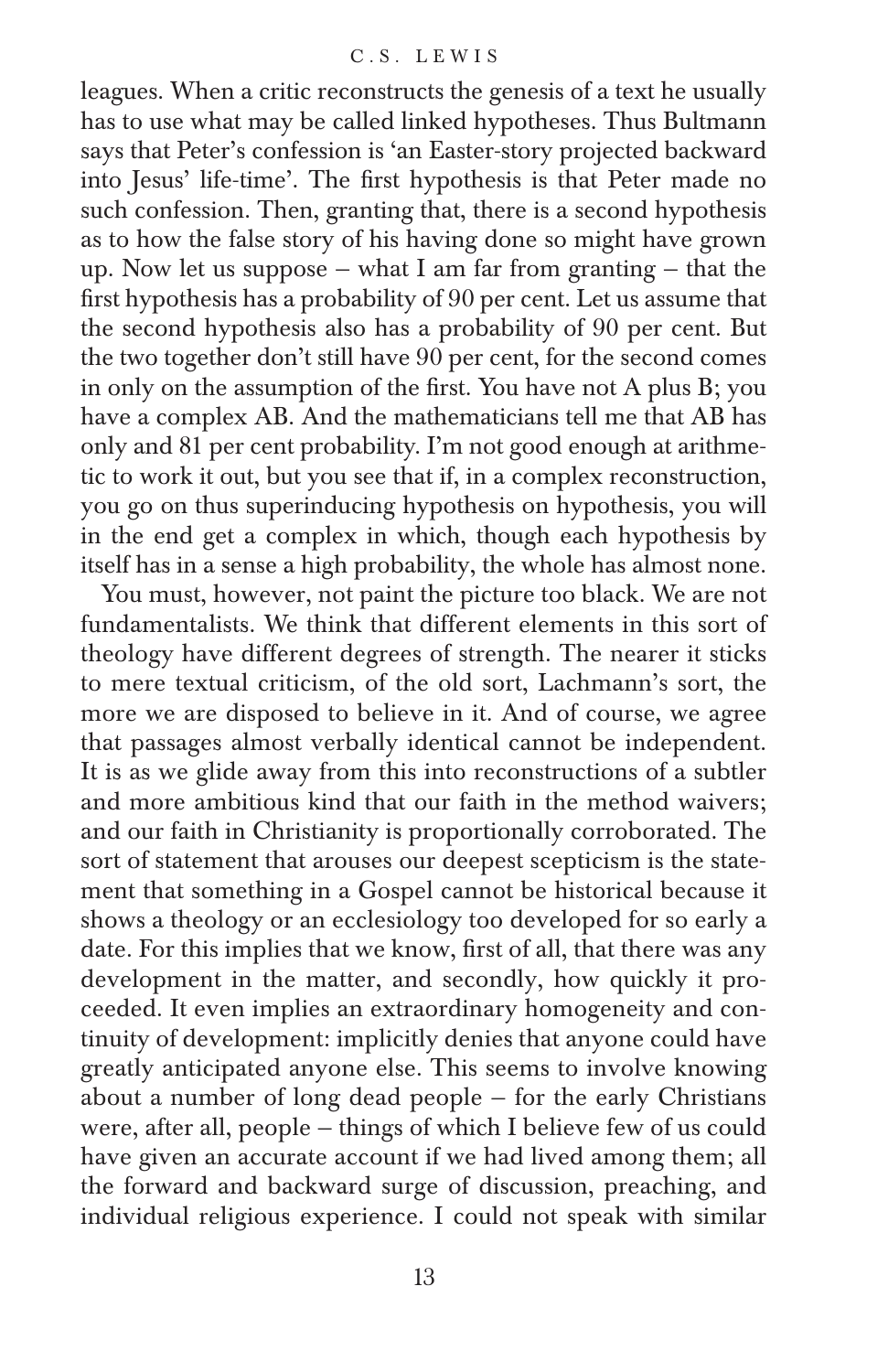confidence about the circle I have chiefly lived in myself. I could not describe the history even of my own thought as confidently as these men describe the history of the early Church's mind. And I am perfectly certain no one else could. Suppose a future scholar knew I had abandoned Christianity in my teens, and that, also in my teens, I went to an atheist tutor. Would not this seem far better evidence than most of what we have about the development of Christian theology in the first two centuries? Would not he conclude that my apostasy was due to the tutor? And then reject as 'backward projection' any story which represented me as an atheist before I went to the tutor? Yet he would be wrong. I am sorry to have become once more autobiographical. But reflection on the extreme improbability of his own life — by historical standards — seems to me a profitable exercise for everyone. It encourages a due agnosticism.

For agnosticism is, in a sense, what I am preaching. I do not wish to reduce the sceptical elements in your minds. I am only suggesting that it need not be reserved exclusively for the New Testament and the Creeds. Try doubting something else.

Such scepticism might, I think, begin at the very beginning with the thought which underlies the whole demythology of our time. It was put long ago by Tyrrell. As man progresses he revolts against 'earlier and inadequate expressions of the religious idea... Taken literally, and not symbolically, they do not meet his need. And as long as he demands to picture to himself distinctly the term and satisfaction of that need he is doomed to doubt, for his picturings will necessarily be drawn from the world of his present experience.'10

In one way of course Tyrrell was saying nothing new. The Negative Theology of Pseudo-Dionysius had said as much, but it drew no such conclusions as Tyrrell. Perhaps this is because the older tradition found our conceptions inadequate to God whereas Tyrrell find it inadequate to 'the religious idea'. He doesn't say whose idea. But I am afraid he means man's idea. We, being men, know what we think; and we find the doctrines of the Resurrection, the Ascension, and the Second Coming inadequate to our thoughts. But supposing these things were the expressions of God's thoughts?

It might still be true that 'taken literally and not symbolically'

<sup>10</sup> - George Tyrrell, 'The Apocalyptic Vision of Christ' in *Christianity at the Cross-Roads* (London, 1909), p. 125.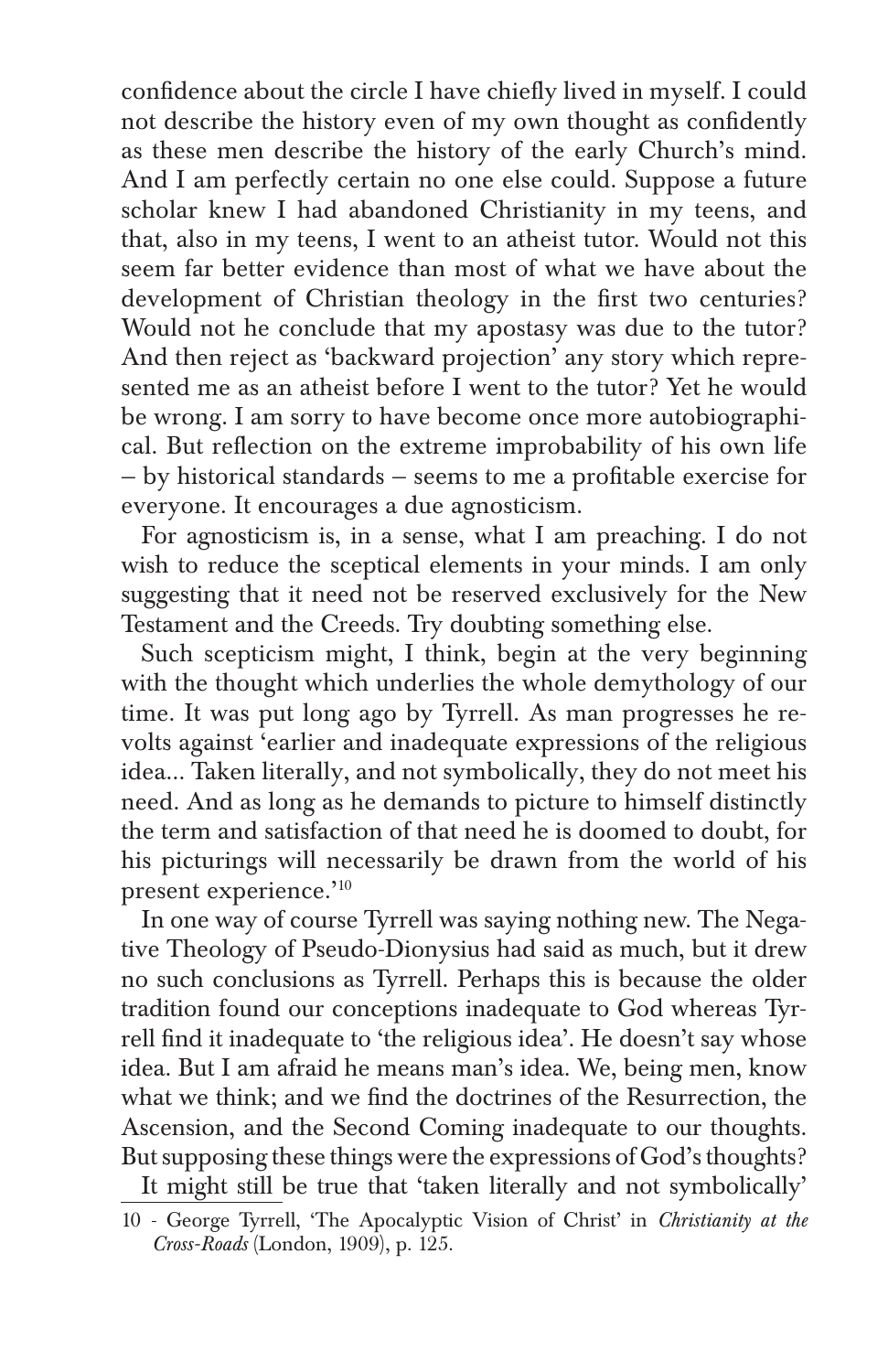they are inadequate. From which the conclusion commonly drawn is that they must be taken symbolically, not literally; that is, wholly symbolically. All the details are equally symbolical and analogical.

But surely there is a flaw here. The argument runs like this. All the details are derived from our present experience; but the reality transcends our experience: therefore all the details are wholly and equally symbolical. But suppose a dog were trying to form a conception of human life. All the details in its picture would be derived from canine experience. Therefore all that the dog imagined could, at best, be only analogically true of human life. The conclusion is false. If the dog visualized our scientific researches in terms of ratting, this would be analogical; but it thought that eating could be predicated of humans only in an analogical sense, the dog would be wrong. In fact if a dog could, *per impossible*, be plunged for a day into human life, it would be hardly more surprised by hitherto unimagined differences than by hitherto unsuspected similarities. A reverent dog would be shocked. A modernist dog, mistrusting the whole experience, would ask to be taken to the vet.

But the dog can't get into human life. Consequently, though it can be sure that its best ideas of human life are full of analogy and symbol, it could never point to any one detail and say, 'This is entirely symbolic.' You cannot know that everything in the representation of a thing is symbolical unless you have independent access to the ting and can compare it with the representation. Dr. Tyrrell can tell that the story of the Ascension is inadequate to his religious idea, because he knows his own idea and can compare it with the story. But how if we are asking about a transcendent, objective reality to which the story is our sole access? 'We know not — oh we know not.' But then we must take our ignorance seriously.

Of course if 'taken literally and not symbolically' means 'taken in terms of mere physics,' then this story is not even a religious story. Motion away from the earth — which is what Ascension physically means — would not in itself be an event of spiritual significance. Therefore, you argue, the spiritual reality can have nothing but an analogical connection with the story of an ascent. For the union of God with Goad and of man with God-man can have nothing to do with space. Who told you this? What you really mean is that we can't see how it could possibly have anything